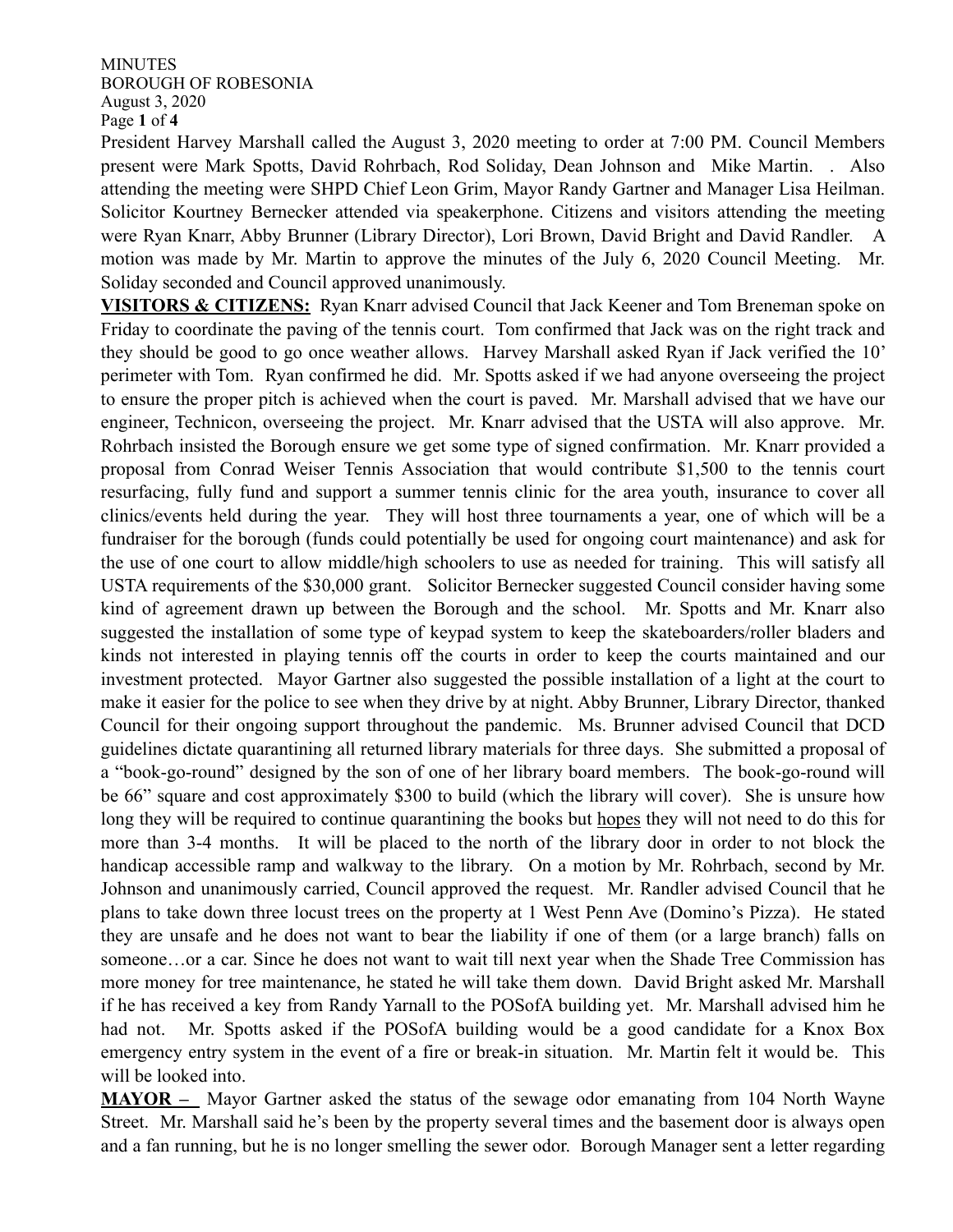MINUTES BOROUGH OF ROBESONIA August 3, 2020 Page **2** of **4**

the grass and the sewage issue. The grass was mowed. Mr. Martin, the new owner as of the end of May, left a message at the Borough over the weekend and we returned his call. We are now awaiting a phone call back. Manager advised she spoke to the original complainants, Mr. & Mrs. Coldren, about the issue and the steps that are being taken to rectify the matter. Mayor Gartner then discussed a complaint he received about 32 West Ruth Avenue. A complaint form was received over the weekend and included in the agenda packet. Several neighbors submitted a complaint regarding the vacant status of the home and their fear that if it is left vacant/un-maintained could, potentially, affect/damage their homes. At this time the only things that can be addressed are the status of the yard (overgrown) and the non-compliance with shoveling the sidewalk in the winter. Mayor directed Manager to check with Kraft Codes if anything could be done about the matter through the IPMC. Mayor Gartner advised Council that the Robesonia Furnace Craft show will only have two vendors this year and will be held on August 22<sup>nd</sup>. He advised Council that he and Mr. Marshall are working with PPL on moving our Christmas light strings. PPL will be installing new receptacles for the lights at no cost to the Borough (cost savings approximately \$13,000). We must install the new insulator bars on each line and will be working with Schlegel Electrical to move the strings as required by PPL. Mayor Gartner also advised the Borough that he will be holding a Back the Blue pro-police rally on August 23rd from 1-3PM on the ballfield.

**SOLICITOR** - Solicitor Bernecker advised Council that Kozloff Stoudt is doing a lot of webinars through the CELG and would be happy to provide more information for anyone interested in attending. Also advised Council to ensure CDC guidelines are being followed for in-attendance meetings. **ENGINEER –** Building Permit report was included in the agenda packet.

**PLANNING COMMISSION –** The next meeting is scheduled for August 19th, if needed.

**MANAGER –** Manager advised Council that the Jack Frost Parade for 2020 has been cancelled due to the pandemic. Manager reported Erica Ziegler has resigned from Council. Mr. Martin made the motion to accept, with regret, the resignation of Ms. Ziegler. Mr. Soliday and Council approved unanimously. Manager reminded Council that a replacement will need to be found by the next Council meeting. Manager presented the 2021 Non-uniform pension MMO for \$6,820. Mr. Martin made the motion to accept and Mr. Marshall seconded. Council approved unanimously.

**PAYMENT OF INVOICES-** Motion by Mr. Spotts, seconded by Mr. Soliday and unanimously carried, the bills were ordered paid as presented, including those paid prior to the meeting to avoid penalties. Ms. Heilman advised Council that there was also a \$1,503.50 invoice for Kraft Codes not included in the bill list to be paid.

## **COMMITTEE REPORTS-**

**Finance/Administration** – Preliminary work will begin on the 2021 budget this month.

**Personnel:** Mr. Martin advised Council the evaluation is finished and will be conducted very soon.

**Fire Protection/Safety** – Mr. Martin reported that the Social Quarters has been closed down again due to the Governor's orders. They are watching their spending very closely due to the lack of revenue coming in but they are fine for payments on the new truck.

**Streets/Highways/Sewer** – Mr. Marshall advised Council that he, Rod Soliday and Randy Gartner got together to tour the streets and prepare the road work list for 2021. Once the estimate has been obtained the Manager will make application to the Pennsylvania Infrastructure Bank for a loan (\$500,000.00) in order to get the road work done.

**Parks & Recreation-** The ballfields are being used. Field of Dreams charity event scheduled for August 15th.

**Library-** No report..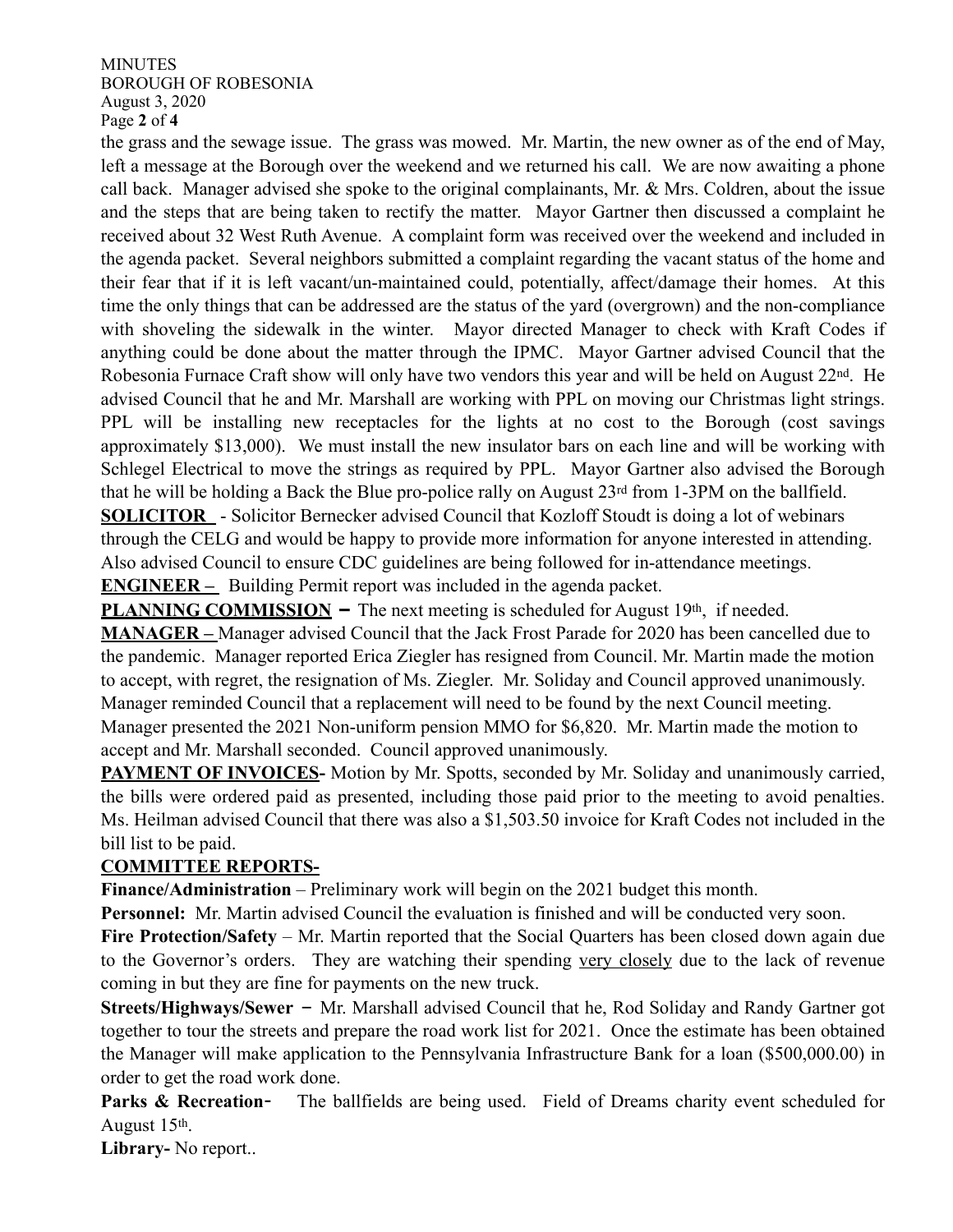MINUTES BOROUGH OF ROBESONIA August 3, 2020 Page **3** of **4**

**Water/Sewer Municipal Authorities-**Mr. Soliday advised Council that the next RMA meeting is scheduled for August 12 at 6PM. He noted he toured the RWMA and was impressed with facility and Lucas Blakeslee's professionalism and knowledge. Mayor Gartner suggested a possible tour by the whole Council.

**Western Berks Joint Planning Commission:** Since Marion Township has expressed an avid interest in joining the Joint Zoning, Mr. Randler agreed to hold another meeting in September. Ms. Heilman will send out notices to all board members advising them of the meeting to be held on September 17th at 7PM at the Robesonia Borough building.

**Police:** Chief Grim reported on several unregistered/unlicensed vehicles they are tracking. Council asked him to also look into the silver Sunbird behind 111 S. Robeson St. and the Mercedes behind 35 N. Chestnut Ave. He was also asked to check on the status of the Fatzinger Automotive clean-up.

**Marshall** – Mr. Marshall brought up the Labor Day Car Show and advised Council that he had a conversation with our insurance rep from Harding-Yost Insurance who told him the carrier would not offer any kind of advice in the absence of any claim. He advised him to go ahead with the car show. Solicitor Bernecker advised Borough Council to be sure to follow guidelines from the Secretary of Health and CDC. Mayor Gartner assured Council all CDC guidelines would be followed: Bathrooms will be cleaned hourly (and documented), the number of cars being registered will be limited to keep participant numbers lower, signs will be posted to encourage social distancing and mask wearing and a lot of sanitizer will be placed around for the public's use. Mr. Spotts inquired how the Borough came to be the sponsor of the car show to raise money for another non-profit. He recommended **all** money raised and spent for this car show should go through the Borough Manager/Treasurer so an accurate accounting can be kept and easily explained to the auditors and that no taxpayer money be spent on this show. Solicitor Bernecker agreed. Additionally, Mr. Spotts suggested it be reflected in the minutes that this shall be a recurring annual event with the Fire Company getting the proceeds unless it is determined early in the planning stages to pick another recipient for the proceeds and all paperwork/registration forms, etc. reflect the new recipient. Mr. Spotts made the motion to note the Labor Day Car Show as an annual event with the proceeds going to the Fire Company, that all monies go through the Borough Treasurer and that no taxpayer dollars be spent on the event. Mr. Rohrbach seconded the motion and Council unanimously passed.

**Martin-** No report.

**Johnson**- Mr. Johnson reported that there is a detached garage behind 135 N. Robeson Street that is falling down. Manager will ask Kraft Codes to take a look and see if it is something that can be addressed through the IPMC.

**Soliday-**. No report.

**Spotts-** Mr. Spotts sent out a link to the Mayor and Council Members for the newly designed website to review before we take it live. He included a section that allows residents to submit comments to everyone on Council ….and the Mayor, without them seeing actual email addresses and asked everyone if they were okay with that. Council approved.

**Rohrbach-** Mr. Rohrbach advised Council that a 96 gallon container for the collection of plastic bags and films has been placed in the lobby.

**Mayor Gartner-** Mayor Gartner asked if a fall clean-up has been scheduled since the spring one had to be cancelled. Mr. Marshall and Manager decided that the first Friday and Saturday in October (2/3) would be the best weekend to hold it. Arrangements will be made to set it up.